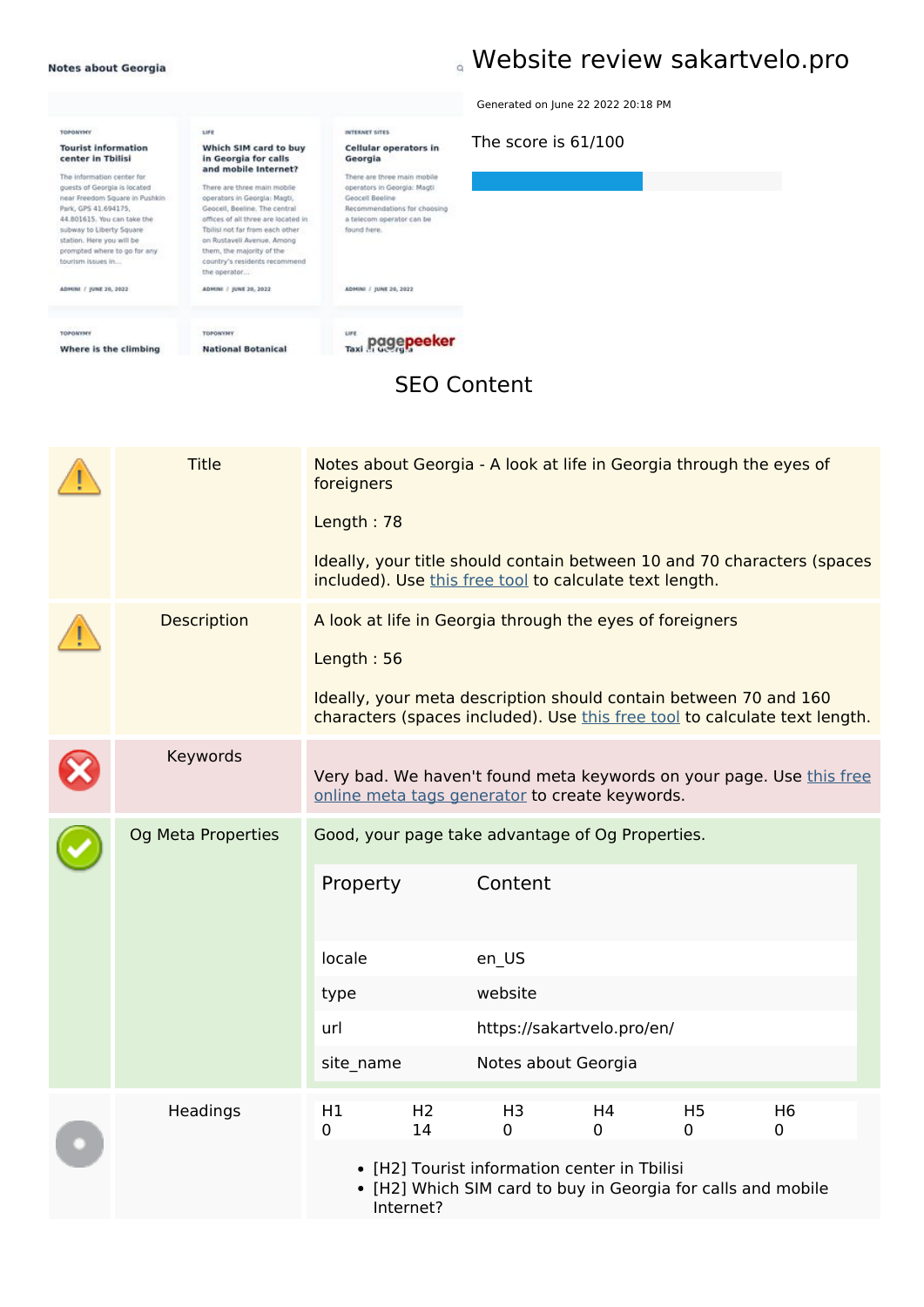#### **SEO Content**

|                        | • [H2] Cellular operators in Georgia<br>• [H2] Where is the climbing wall located in Tbilisi?<br>• [H2] National Botanical Garden of Georgia<br>• [H2] Taxi in Georgia<br>• [H2] What are the banks in Georgia?<br>• [H2] "Chronicle of Georgia" - History Memorial of Georgia<br>• [H2] Tbilisi Sea<br>• [H2] Wine Festival May 14, 2022 in Tbilisi<br>• [H2] Independence Day of Georgia May 26, 2022<br>• [H2] An analogue of the Russian site Avito in Georgia<br>• [H2] Analogue of the Ukrainian site OLX in Georgia<br>• [H2] Where to look for work in Georgia? Websites for job search<br>in Georgia |
|------------------------|---------------------------------------------------------------------------------------------------------------------------------------------------------------------------------------------------------------------------------------------------------------------------------------------------------------------------------------------------------------------------------------------------------------------------------------------------------------------------------------------------------------------------------------------------------------------------------------------------------------|
| Images                 | We found 3 images on this web page.<br>3 alt attributes are empty or missing. Add alternative text so that<br>search engines can better understand the content of your images.                                                                                                                                                                                                                                                                                                                                                                                                                                |
|                        |                                                                                                                                                                                                                                                                                                                                                                                                                                                                                                                                                                                                               |
| <b>Text/HTML Ratio</b> | <b>Ratio: 9%</b>                                                                                                                                                                                                                                                                                                                                                                                                                                                                                                                                                                                              |
|                        | This page's ratio of text to HTML code is below 15 percent, this means<br>that your website probably needs more text content.                                                                                                                                                                                                                                                                                                                                                                                                                                                                                 |
| Flash                  | Perfect, no Flash content has been detected on this page.                                                                                                                                                                                                                                                                                                                                                                                                                                                                                                                                                     |
| <b>Iframe</b>          | Great, there are no Iframes detected on this page.                                                                                                                                                                                                                                                                                                                                                                                                                                                                                                                                                            |

### **SEO Links**

|  | <b>URL Rewrite</b>                | Good. Your links looks friendly!                          |
|--|-----------------------------------|-----------------------------------------------------------|
|  | Underscores in the<br><b>URLs</b> | Perfect! No underscores detected in your URLs.            |
|  | In-page links                     | We found a total of 21 links including 0 link(s) to files |
|  | <b>Statistics</b>                 | External Links: noFollow 0%                               |
|  |                                   | External Links: Passing Juice 4.76%                       |
|  |                                   | Internal Links 95.24%                                     |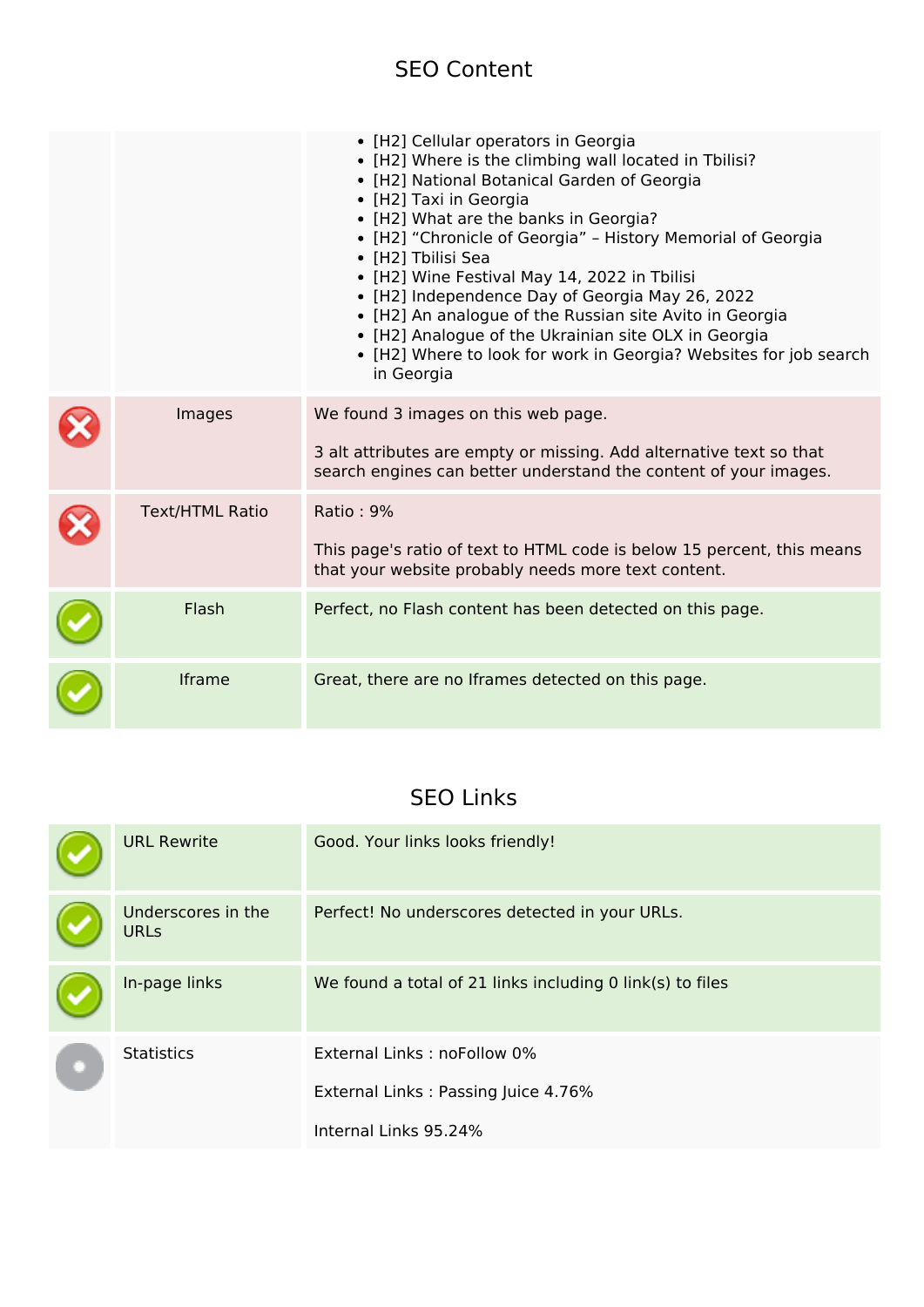## **In-page links**

| Anchor                                                                   | <b>Type</b> | Juice         |
|--------------------------------------------------------------------------|-------------|---------------|
| Skip to content                                                          | Internal    | Passing Juice |
| Notes about Georgia                                                      | Internal    | Passing Juice |
| <b>Toponymy</b>                                                          | Internal    | Passing Juice |
| Tourist information center in Tbilisi                                    | Internal    | Passing Juice |
| <b>Life</b>                                                              | Internal    | Passing Juice |
| Which SIM card to buy in Georgia for calls and mobile<br>Internet?       | Internal    | Passing Juice |
| Internet sites                                                           | Internal    | Passing Juice |
| Cellular operators in Georgia                                            | Internal    | Passing Juice |
| Where is the climbing wall located in Tbilisi?                           | Internal    | Passing Juice |
| National Botanical Garden of Georgia                                     | Internal    | Passing Juice |
| Taxi in Georgia                                                          | Internal    | Passing Juice |
| What are the banks in Georgia?                                           | Internal    | Passing Juice |
| "Chronicle of Georgia" – History<br><b>Memorial of Georgia</b>           | Internal    | Passing Juice |
| <b>Tbilisi Sea</b>                                                       | Internal    | Passing Juice |
| Feast                                                                    | Internal    | Passing Juice |
| Wine Festival May 14, 2022 in Tbilisi                                    | Internal    | Passing Juice |
| Independence Day of Georgia May 26, 2022                                 | Internal    | Passing Juice |
| An analogue of the Russian site Avito in Georgia                         | Internal    | Passing Juice |
| Analogue of the Ukrainian site OLX in Georgia                            | Internal    | Passing Juice |
| Where to look for work in Georgia? Websites for job search in<br>Georgia | Internal    | Passing Juice |
| CreativeThemes                                                           | External    | Passing Juice |

## **SEO Keywords**



Keywords Cloud sites tbilisi internet june located toponymy georgia admini bank site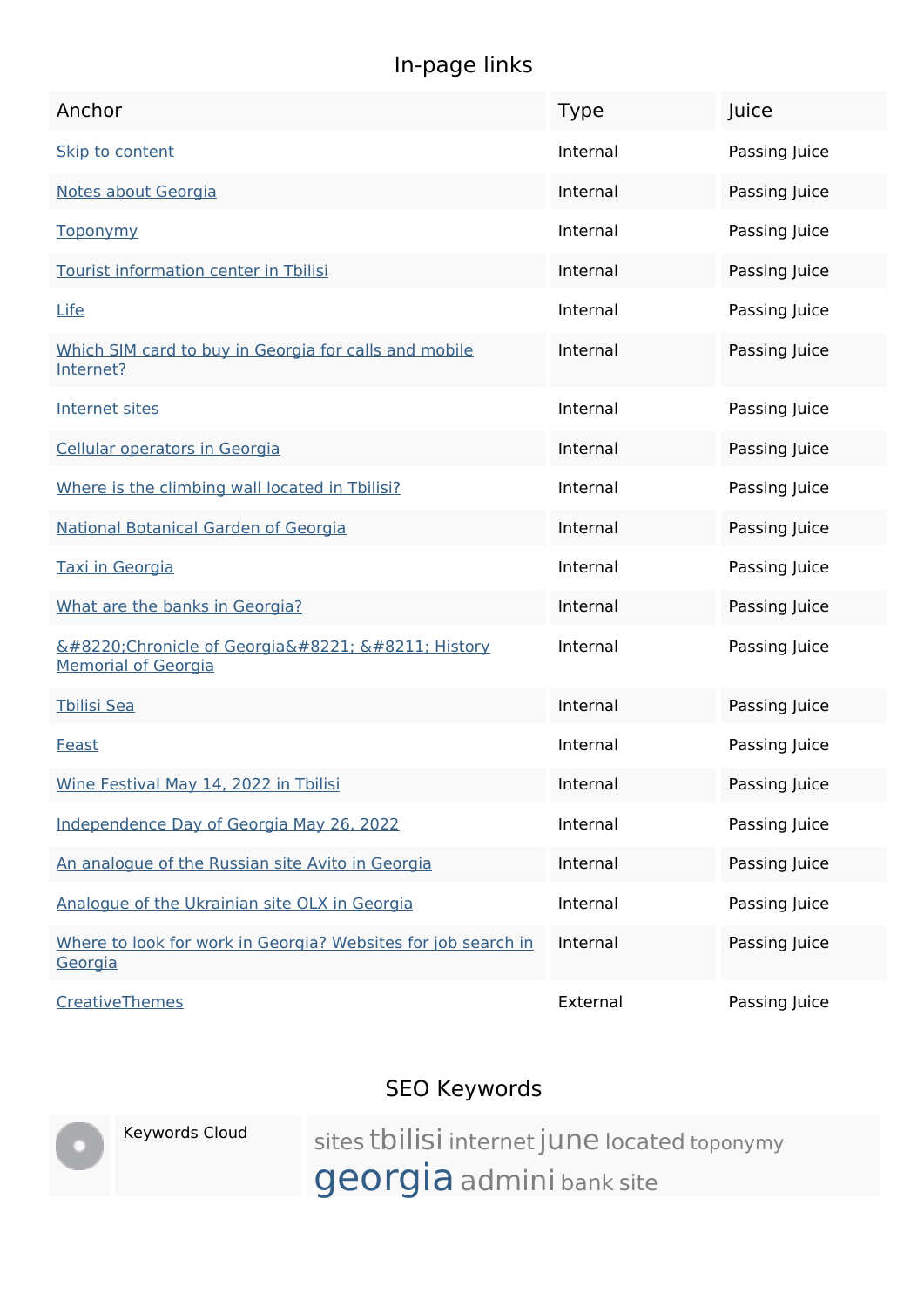## **Keywords Consistency**

| Keyword | Content | Title | Keywords | Description Headings |   |
|---------|---------|-------|----------|----------------------|---|
| georgia | 30      |       | ×        |                      |   |
| admini  | 14      | ×     | ×        | ×                    | × |
| june    | 14      | ×     | ×        | ×                    | × |
| tbilisi | 14      | ×     | ×        | ×                    |   |
| located |         | ×     | ×        | ×                    |   |

## **Usability**

| Url                | Domain: sakartvelo.pro<br>Length: 14              |
|--------------------|---------------------------------------------------|
| Favicon            | Great, your website has a favicon.                |
| Printability       | We could not find a Print-Friendly CSS.           |
| Language           | Good. Your declared language is en.               |
| <b>Dublin Core</b> | This page does not take advantage of Dublin Core. |

#### **Document**

| Doctype              | HTML 5                                               |
|----------------------|------------------------------------------------------|
| Encoding             | Perfect. Your declared charset is UTF-8.             |
| <b>W3C Validity</b>  | Errors: 0<br>Warnings: 1                             |
| <b>Email Privacy</b> | Great no email address has been found in plain text! |